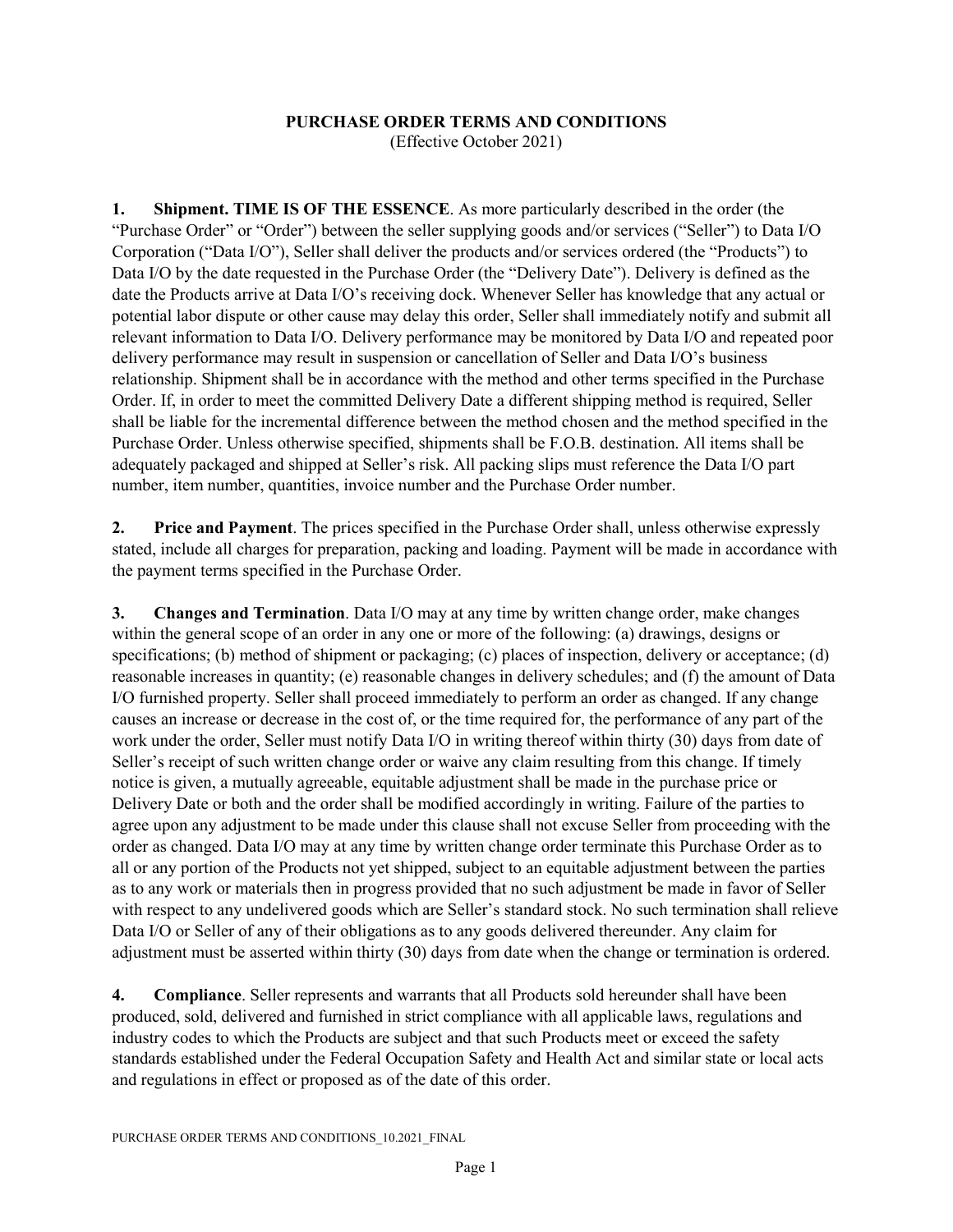**5. Warranty**. Seller warrants that all Products purchased hereunder shall conform strictly to the design, specifications, drawings, samples or other descriptions referred to herein or otherwise provided by or to Seller, shall conform strictly to the requirements of this Purchase Order, shall be fit for their purposes, shall be new and free from defects in design, material, workmanship and title and shall not contain any viruses, worms or harmful software code for a period for one (1) year from the date the Product is received by Data I/O or six (6) months from resale of the Product by Data I/O, whichever is longer.

**6. Defective and Nonconforming Work**. If any of the products are defective in material or workmanship or otherwise not in strict conformity with the foregoing warranty or the other requirements of the Purchase Order, Data I/O shall have the right, in addition to its other rights and remedies, to select from the following options prior to acceptance: (a) Rejection of such defective or nonconforming Products and refund of the purchase price therefor; (b) Return of such defective or nonconforming Products for replacement at Seller's risk and expense, including round-trip transportation charges, in which case Seller shall utilize its best efforts to replace such Products within thirty (30) days; or (c) Upon notification to Seller, rework of such defective or nonconforming Products and recovery of Data I/O's reasonable expenses therefor. Upon Data I/O's request, Seller shall analyze any such defective or nonconforming Products and promptly furnish a failure analysis report setting forth the results of such analysis. [Cosmetic Standards](https://www.dataio.com/Cosmetic-Standards) for machined or sheet metal parts will be defined by Data I/O on the [Quality](https://www.dataio.com/Company/Quality) page of its website. Products inconsistent with the cosmetic conformance standards may result in rework. All Sellers may be evaluated based on performance and quality measures.

**7. Indemnification**. Seller hereby represents and warrants that it owns and possesses all rights and interest in the Products necessary to enter into and perform the Purchase Order and that none of the Products infringe or violate any patent, copyright, trademark, trade secret or other proprietary right of any person or entity. Seller hereby agrees to defend, indemnify and hold Data I/O, and its customers, agents and employees, harmless from and against any loss, damage, liability, cost or expenses (including reasonable attorneys' fees) arising out of any claim that any of the Products, or any portion thereof, violate or infringe any patent, copyright, trademark, trade secret or other proprietary right of any person or entity, from any breach of any of Seller's warranties or representations, or from any use of the Products, provided that Data I/O reasonably cooperates in such defense.

**8. Government Contracts**. If this order indicates that it is under a government contract, it may be subject to the terms of the Government Contracts Addendum if it is attached as Exhibit A and incorporated into the Purchase Order. If any conflict shall arise between this Agreement and the terms of the Government Contracts Addendum, the Government Contracts Addendum will control.

**9. Insurance**. Seller agrees to secure and maintain, at Seller's expense, sufficient insurance (but in any event in amounts not less than \$1,000,000 per occurrence) to protect both Data I/O and Seller against any and all claims, including without limitation, claims for personal injury, property damage or breach of warranty, which may arise from Data I/O's purchase, marketing or distribution of Products ordered hereunder or the use of such Products by any person or entity. The insurer and the terms of the insurance, including without limitation, the adequacy of protection shall be subject to Data I/O's reasonable approval, and Data I/O may, from time to time, require changes to the terms of such insurance, provided that such changes are reasonable under the circumstances. Seller shall promptly furnish to Data I/O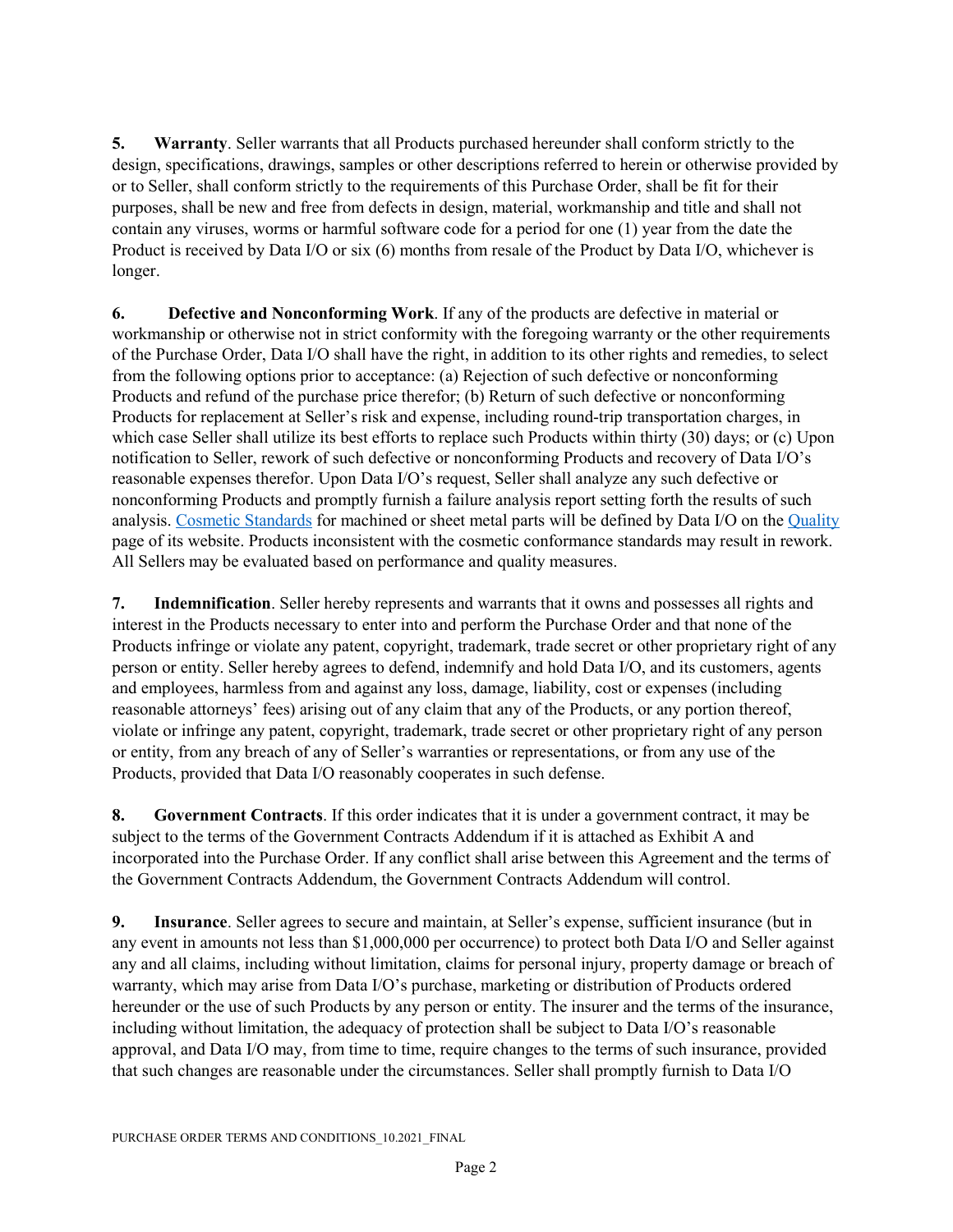adequate proof of the existence and terms of the foregoing insurance and of the renewal of such insurance. All such insurance shall provide that Data I/O be given thirty (30) days' written notice prior to any cancellation or material change in the policies, and any such material change or any new policies shall be subject to Data I/O's reasonable approval.

**10. Inspection**. Data I/O shall have the right to periodically inspect the Products and Seller's nonproprietary manufacturing processes at Seller's plant and to make a final inspection of the Products after delivery. Seller shall inspect all Products prior to shipment to Data I/O. Acceptance by Data I/O shall be final only after completion of inspection by Data I/O at its facility. Seller shall bear all risk of loss or damage for rejected materials after notice of rejection from Data I/O.

**11. Contingency**. Seller shall not be held responsible for any delay or failure in performance hereunder caused by acts of God or other causes beyond Seller's control and without Seller's fault or negligence. If such contingency occurs, Data I/O may elect to: (a) Terminate the Purchase Order or any part hereunder as to Products not shipped; (b) Suspend the Purchase Order in whole or in part for the duration of the delaying cause; or (c) Resume performance hereunder once the delaying cause ceases with the option to extend the time for performance hereunder up to the length of time the contingency endured. Unless written notice is given by Data I/O within thirty (30) days after notice of the contingency, "b" shall be deemed selected.

**12. Confidentiality**. Seller understands and agrees that the business, financial, customer and product information and trade secrets which may be disclosed to Seller in connection with this Order constitute confidential and proprietary information of Data I/O (the "Confidential Information"). Seller agrees to take all reasonable steps to ensure that no unauthorized persons shall use or have access to the Confidential Information and that all authorized persons of Seller having access to the Confidential Information shall not use or disclose any such Confidential Information, other than as contemplated by this Purchase Order, without the written consent of Data I/O.

**13. Third-Party Tooling**. If any special tooling, molds, templates or other items are required to be used by Seller in production of any Products specially manufactured to Data I/O's specifications (the "Tooling"), such Tooling shall, subject to Data I/O's prior written approval, be paid for and shall belong solely to Data I/O. However, Seller shall be responsible for obtaining such Tooling and for the proper storage and maintenance of such Tooling. Seller shall use its best efforts to obtain quality Tooling at a reasonable price. Seller shall present Data I/O with quotes describing the specifications and pricing of the Tooling prior to purchasing such Tooling. At Data I/O's request, Seller shall execute for filing public notices of Data I/O's rights in such Tooling and/or shall promptly deliver the Tooling to Data I/O or as otherwise directed by Data I/O.

**14. No Assignment**. Seller shall not assign all or any portion of the Purchase Order or subcontract for all or any part of any Products to be purchased hereunder without the prior written consent of Data I/O, and any purported assignment or subcontract without such consent shall be void. Seller shall remain fully responsible for any subcontracted work or parts.

**15. Modifications**. No modification, waiver or amendment hereof shall be binding unless stated in a writing signed by both parties, and no waiver of a right in any instance shall constitute a waiver of the same or any other right in any other instance.